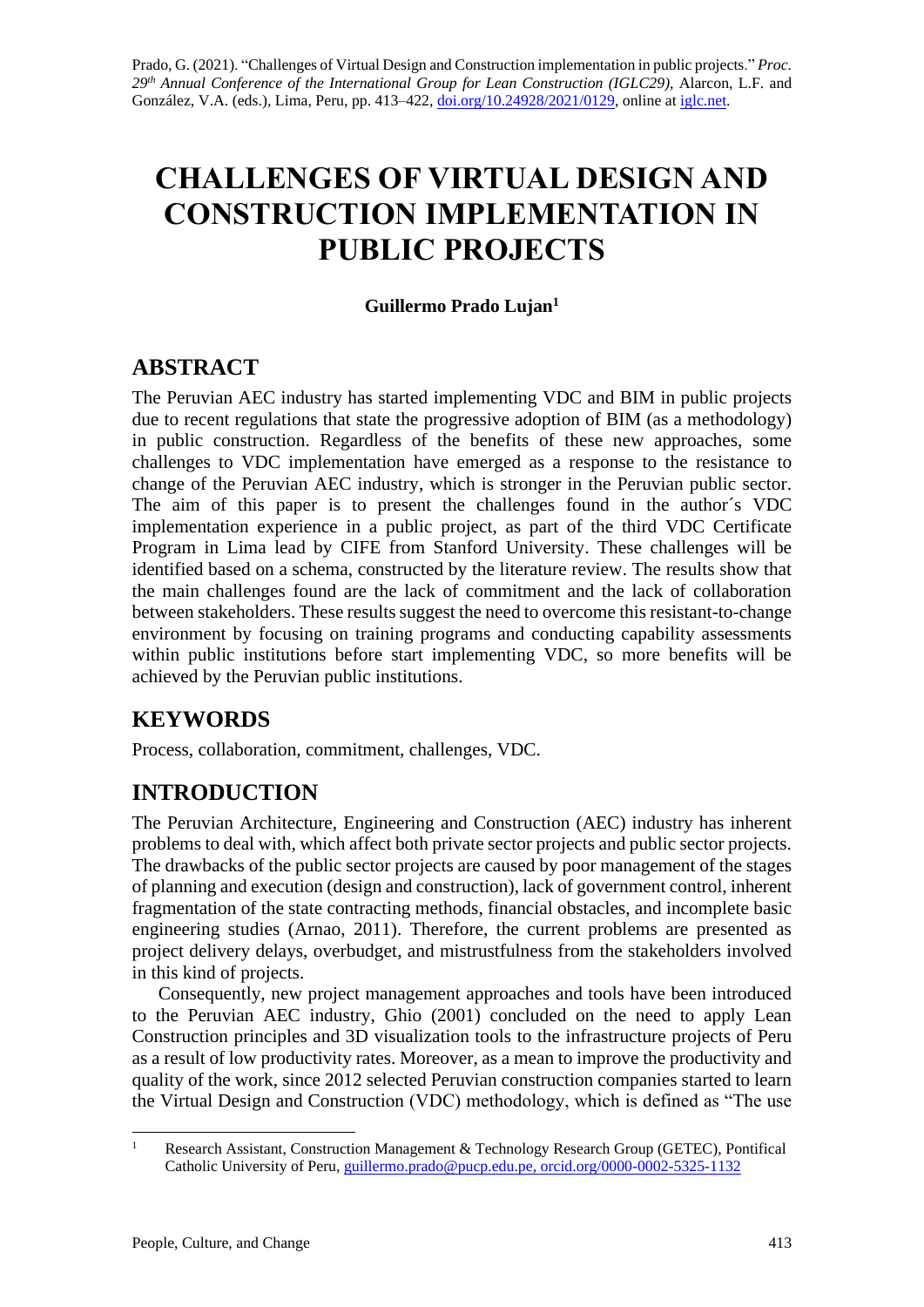of integrated multi-disciplinary performance model and design-construction projects to support explicit and public business objectives" (Kunz and Fischer, 2012).

On the public sector side, since 2018 several Peruvian laws have established the adoption of Building Information Modeling (BIM) to enhance the delivery of public infrastructure. In this context, Peruvian public institutions have started to implement VDC and BIM to trigger the AEC industry to the next level, which involves high levels of collaboration between stakeholders, use of technology, and constant control of the project production throughout metrics (Kunz and Fischer, 2009). Although, the idiosyncrasy presented in the Peruvian public sector generates a strong rejection to this new project management approach.

This research uses a literature review to identify the challenges presented during VDC implementations in the AEC industry, sets up a classification on these challenges, presents one case study as part of the third VDC certificate program in Lima, in which the author implemented VDC in a Peruvian public project. Then, the challenges found in this VDC implementation experience will be determined based on the classification identified in the literature. The research results will encourage the wider implementation of VDC in the Peruvian public sector by knowing the challenges that need to overcome before or during the VDC implementation process.

### **LITERATURE REVIEW**

Virtual Design and Construction (VDC) is defined by Stanford University Center for Integrated Facility Engineering (CIFE) as "The use of integrated multi-disciplinary performance model and design-construction projects to support explicit and public business objectives" (Kunz and Fischer, 2009). These business objectives are both: client and project objectives; which provides an alignment between VDC and Lean Construction practices as it focuses on fulfilling the client's objectives. Khanzode et al. (2006) stated VDC as an enabler of Lean Project Delivery System (LPDS), as the tools, technologies, and methods of the VDC framework provide the best toolset to accomplish the ideals of the LPDS. In addition, VDC requires people to collaborate to reach measurable objectives they establish. It is integrative by nature and can be learned and mastered. Everything people do within the VDC framework allows them to integrate systems, processes, their organization and information so they can deliver highperforming buildings (Rischmoller et al., 2018).

Heymaker and Fischer (2001) found several technical challenges in the construction of the 4D-BIM models (which are part of VDC) including geometry and scheduling issues, and the linking of the geometry and the schedule. Gilligan and Kunz (2007) conducted a VDC Use Survey, which results showed a shift in the nature of limitations of VDC implementation: in the past difficulties were encountered more with technical issues or contractual terms between the parties involved in the project. But, by the year of the study, the limitations were more related to the lack of qualified people and the kind of training that needs to be provided. Kunz and Fischer (2012) present important limitations regarding the wide implementation of VDC in the AEC industry, which includes: lack of owner request or willingness to use VDC in its projects, the culture of minimizing cost in the AEC industry, lack of learning from experience and not-easy-to-use VDC modeling and analysis tools.

Khanzode et al. (2008) found challenges related to the VDC implementation in The Camino Medical Office Building (MOB) case study, focused on MEP coordination. These challenges include determining how to organize the project team and structure the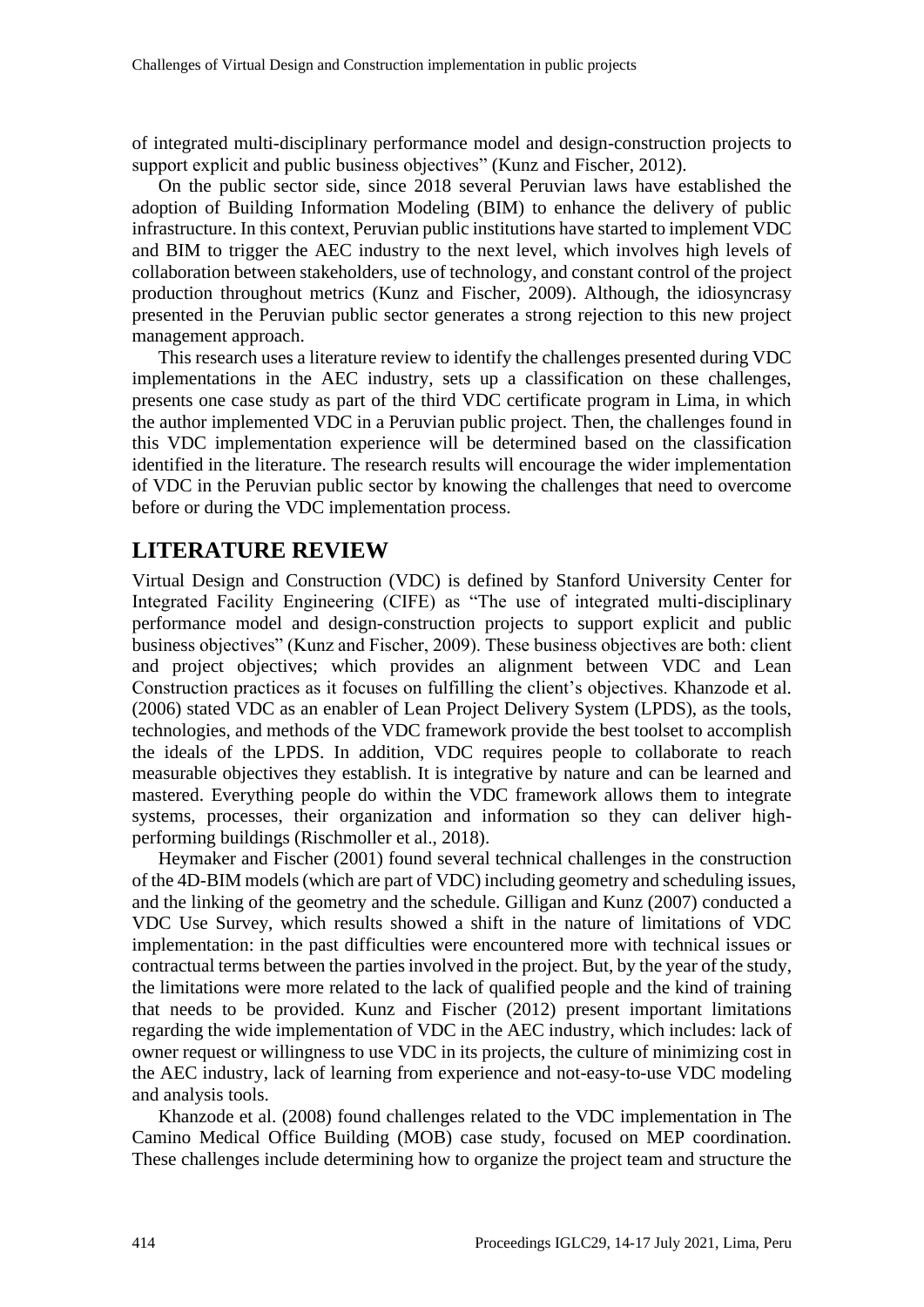coordination process to best utilize the VDC tools, how to set up the technical logistics, and how to perform the coordination in a Big Room. Teixeira (2014) found challenges in the VDC implementation of transport infrastructure projects: lack of infrastructure BIM software, the employment of an "open file format", the reduction of the opportunities for collaboration between stakeholders due to the design-bid-build delivery method, and the lack of involvement of contractors in the design process.

Several pieces of literature are focused on the limitations, barriers and challenges of BIM implementation in the AEC industry, which uses the term "VDC" as a synonym of "BIM". Regardless of the origin of the difference between these terms, which exceeds the limits of this study, the author considers relevant the outcomes of this literature due to the similarities between the implementation process of both VDC and BIM. Azhar et al. (2008) classified the industry implementation challenges on technical reasons and managerial reasons; Chan et al. (2014) focused on the designer´s opinions on the barriers that affect the BIM or VDC implementation in the projects; Sun et al. (2017) proposed five factors that limitate the BIM or VDC implementation: technology, cost, management, personnel, and legal; and Criminale et al. (2017) classified the BIM or VDC implementation challenges by the association with project, organization or both.

As it was presented, previous research has shown the challenges found in various VDC implementation experiences based on case studies, usually, from the contractor or designer perspectives, and VDC implementation challenges at the industry level have been presented too. Despite the results shown in the previous studies, there is no study that addresses the VDC implementation challenges from the public client perspective and no study has analyzed the VDC implementation process in the Peruvian public sector. Therefore, the main objective of this research is to fill this research gap by identifying the challenges in the VDC implementation of Peruvian public projects.

### **METHOD**

The aim of the study was to determine the challenges found in the VDC implementation of Peruvian public projects. Therefore, the research procedure consists of three steps:

The first step is collecting relevant studies in order to create a ´schema´ for the challenges in VDC implementation. Two search conditions are used: the terms in the first search condition are "Virtual Design and Construction" or "VDC" or "BIM"; the terms in the second search condition are "challenge" or "barrier" or "obstacle" or "limitations". The material collected by the search is analyzed and classified based on a criterion, which defines the types of challenges in the VDC implementation.

The second step is studying the monthly reports of the Peruvian public project presented to the Stanford professors by the author throughout the conference calls. The measured metrics will be used to describe the outcomes of the VDC implementation in this Peruvian public project.

The third step is applying the same criteria used in the schema presented in step one to determine the challenges of the VDC implementation of the Peruvian public project analyzed in step two.

### **RESULTS**

#### **SCHEMA FOR THE CHALLENGES IN VDC IMPLEMENTATION**

The implementation of VDC is beneficial to the AEC industry, but its methods are still undergoing theoretical development and in an industry that appropriately values risk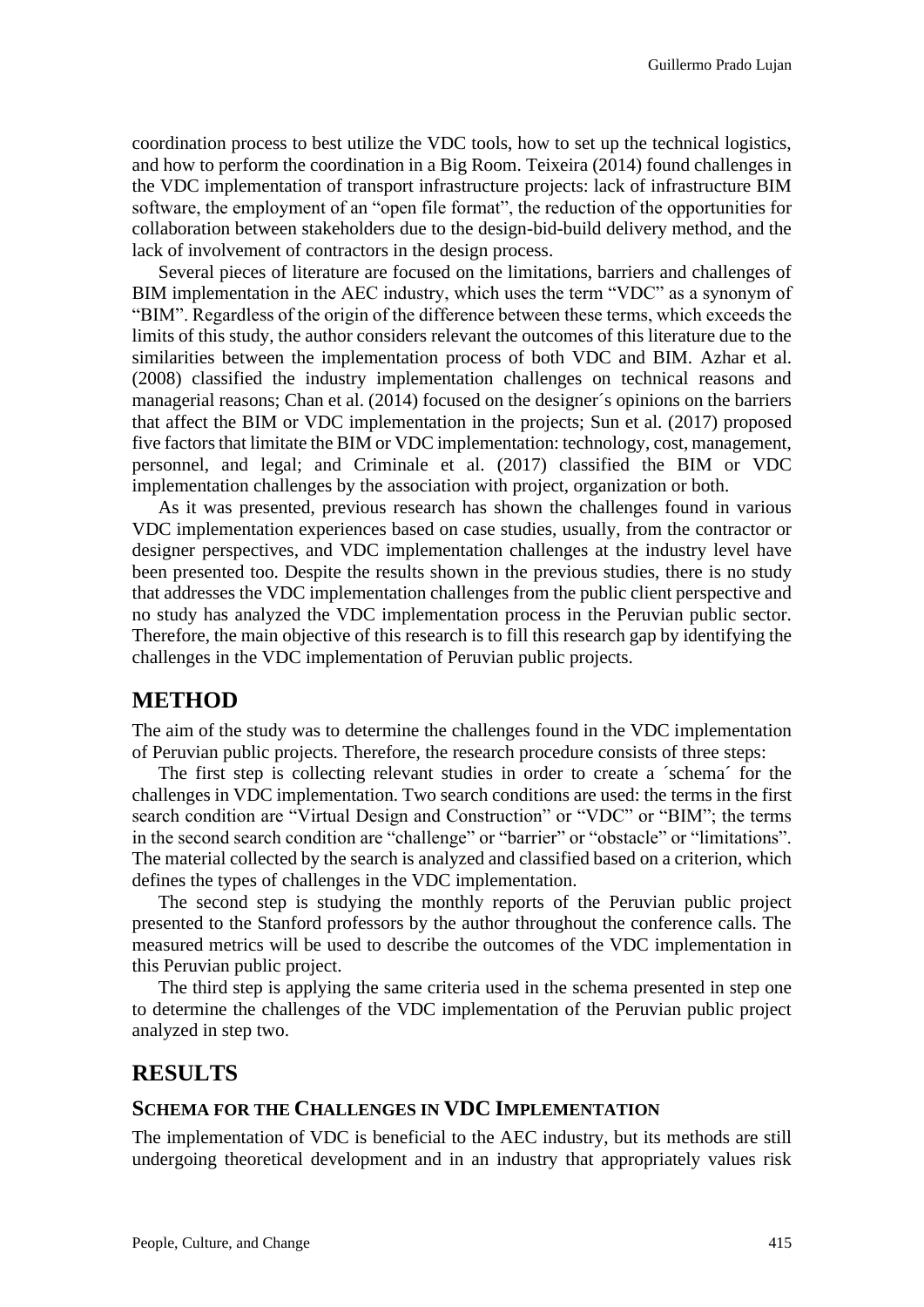mitigation, the changing theoretical foundation provides a handy and often an appropriate excuse to avoid the use of the methods (Kunz and Fischer, 2009). Table 1 shows a summary of the challenges found in the literature review based on the criterion that defines the type of challenge.

| Type of<br>challenge                          | <b>Challenge</b>                                                                                                                                                            | Reference                                                                                                                     |  |  |  |  |  |
|-----------------------------------------------|-----------------------------------------------------------------------------------------------------------------------------------------------------------------------------|-------------------------------------------------------------------------------------------------------------------------------|--|--|--|--|--|
| Legal issues<br>and<br>contracting<br>methods | Define the scope of the implementation of VDC<br>while the project is being developed because it<br>was not defined in the requirements documents<br>(EIR, contracts, etc.) | Teixeira 2014; Kunz et<br>al. 2012                                                                                            |  |  |  |  |  |
|                                               | Define the responsibility of licensed professionals<br>in this multi-contributors environment                                                                               | Criminale et al. 2017                                                                                                         |  |  |  |  |  |
|                                               | Require the participation of the general contractor<br>since the design stage of the project, despite the<br>contract does not allow it                                     | Khanzode, et al. 2008;<br>Sun et al. 2017; Teixeira<br>2014                                                                   |  |  |  |  |  |
|                                               | Use data from BIM models produced during the<br>VDC implementation to take decisions during the<br>project, despite the contract does not state it                          | Criminale et al. 2017;<br>Chan 2014                                                                                           |  |  |  |  |  |
| Culture of the<br>organization                | Develop plans, protocols, standards, etc. before<br>starting the VDC implementation                                                                                         | Criminale et al. 2017;<br>Chan 2014; Sun et al.<br>2017; Azhar et al. 2007                                                    |  |  |  |  |  |
|                                               | Promote and create the proper environment for<br>the involvement and collaboration between<br>stakeholders (subcontractors, end-users, etc.) in<br>the VDC implementation   | Khanzode, et al. 2008;<br>Criminale et al. 2017;<br>Sun et al. 2017; Azhar<br>et al. 2007; Teixeira<br>2014; Kunz et al. 2012 |  |  |  |  |  |
|                                               | Involve all the departments of the institution in the<br>VDC implementation process lead by the general<br>managers of the institution                                      | Criminale et al. 2017;<br>Sun et al. 2017; Kunz et<br>al. 2012                                                                |  |  |  |  |  |
|                                               | Consider the whole lifecycle of the project looking<br>for integration between its stages                                                                                   | Khanzode, et al. 2008;<br>Sun et al. 2017; Kunz et<br>al. 2012                                                                |  |  |  |  |  |
|                                               | Promote the use of digital format documents and<br>data instead of continuing working with printed<br>documentation                                                         | Azhar et al. 2007                                                                                                             |  |  |  |  |  |
| People                                        | Capacitate the professionals from the<br>stakeholders (client and providers) in a short<br>period of time to implement VDC in the project                                   | Criminale et al. 2017;<br>Chan 2014; Sun et al.<br>2017; Kunz et al. 2012                                                     |  |  |  |  |  |
|                                               | Break the resistance to change from the<br>professionals involved in the project to implement<br><b>VDC</b>                                                                 | Criminale et al. 2017;<br>Sun et al. 2017; Teixeira<br>2014; Kunz et al. 2012                                                 |  |  |  |  |  |

Table 1: Schema for the challenges of VDC implementation

It is very important to notice that the criterion used for classifying the challenges does not include technology nor cost-related factors as the purpose of this schema for challenges in VDC implementation is to use it later to find the challenges in the VDC implementation of the Peruvian public project, which will show only the types of challenges presented in the schema of Table 1.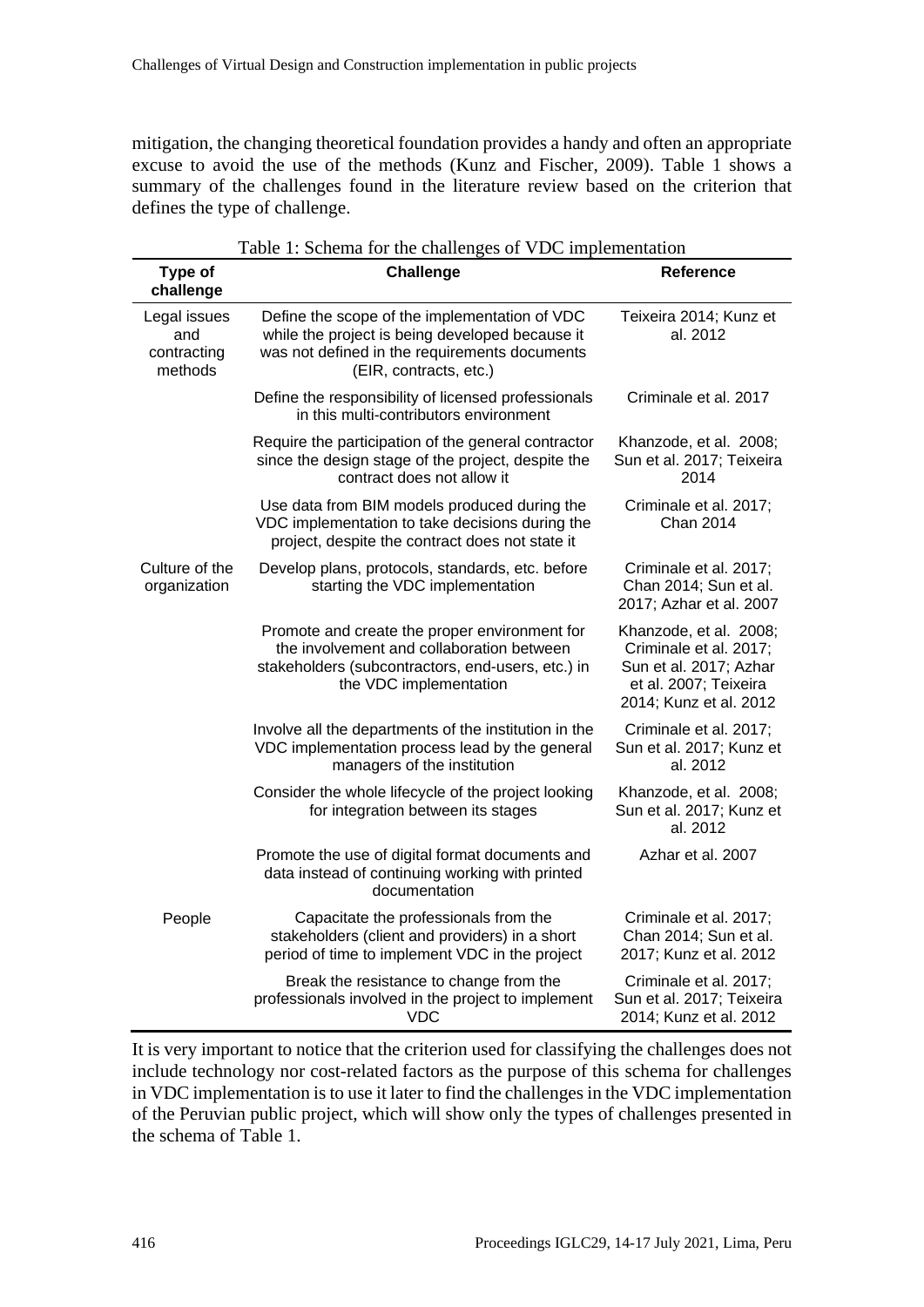#### **VDC IMPLEMENTATION IN A PERUVIAN PUBLIC PROJECT**

The Peruvian public project selected to implement VDC was the Centro de Emergenia Mujer (CEM), which consists of the design of a module inside a police building and the client was the Ministry of Interior (MININTER). The delivery method of this project was Design-Bid-Build (DBB), and the legal framework used involved the State Contracting Law of Peru and the National System of Multi-year Programming and Investment Management INVIERTE.PE. In this context, the design stage of this kind of project is divided into a specific number of "deliverables" (usually three) that also are considered as milestones for schedule and payment purposes; and is developed by two teams: "team A" that produces the design, and "team B" that assess the design produced by "team A". In the CEM project, "team A" was a design company and the "team B" was a team of architects and engineers (structural, electrical, plumbing and mechanical) formed by MININTER. The process and flow of one deliverable are shown in Figure 1.



Figure 1: Design production and design assessment of one "deliverable"

The contractual documentation (Employer´s information requirement, technical requirements, etc.) considered several BIM uses, Integrated Concurrent Engineering (ICE) sessions, and metrics to measure the production of the design company. MININTER conducted VDC training sessions with the members of the design company in order to share the expectations regarding the participation of this company in the project and the VDC implementation. However, each of the parties (MININTER and the design company) develop their work isolately due to the restrictions stated by the State Contracting Law, which does not allow the public institutions to participate directly in the project unless one contractual milestone is reached and the "deliverable" is presented formally (printed), as its shown in Figure 1. In addition, there was no internal VDC implementation in MININTER as the objective of implementing VDC was restricted to the CEM project.

The VDC implementation of this project was focused into finalize the design stage in four months. The production metrics measured were: PPC (Percent Plan Complete), assessment time per deliverable (production of review), # of issues in the BIM models, % of drawings produced by the BIM models, % of achieved goals during ICE sessions, and % of people (designers) involved in the solutions during ICE sessions. Unfortunately, the design of the project did not finalize as expected, but some of the mentioned metrics will provide the mean for finding the challenges in this VDC implementation.

During the monthly reports of the VDC implementation, the BIM metrics show these results: the ´# of issues in the BIM models´ showed a significant decrement between each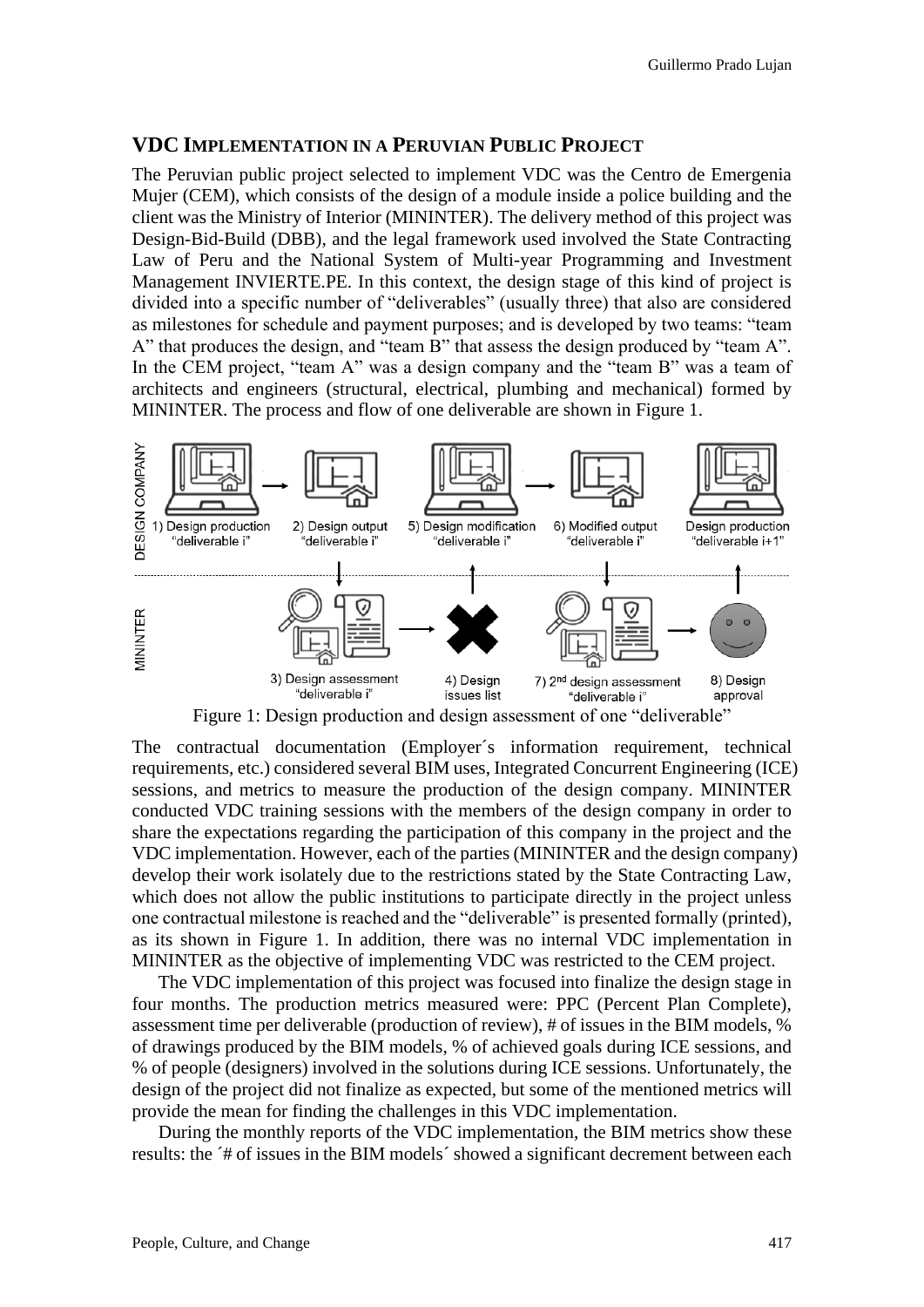version of the BIM models, and nearly 60% of the design drawings were produced from the BIM models. Regarding the ICE metrics, nearly the 70% of the ICE sessions (15 out of 22) reached a 100% of achieved goals during ICE sessions; but no ICE session had a 100% in the metric ´% of people (designers) involved in the solutions´. The Project Production Management (PPM) metrics showed no good results during the last monthly report of the VDC implementation: the PPC reached almost 70% and the metric ´assessment time per deliverable (production of review)´ indicates nearly 1 month periods for the assessment of one deliverable of design.

#### **CHALLENGES IN THE VDC IMPLEMENTATION**

#### **Challenges related to legal issues and contracting methods**

One of the most important challenge to overcome in the VDC implementation was to involve a general contractor in the project design, despite the CEM project was delivered by the DBB method, which does not allow the involvement of contractors in early stages of the project. It causes fragmentation through the development of the stages of the project: the design company will not be commited with the construction stage and, the expertise of the general contractor will not be considered in the design of the project, therefore any constructibility proposal cannot be considered due to the obligation to follow exactly the design output. Unfortunately, the State Constracting Law of Peru states restrictions for applying other delivery methods (Design-Build) and most of the public institutions have to use DBB, which does not allow to implement VDC as it should be: collaboratively.

Another challenge was to deal with the contractual conditions between MININTER and the members of the assessment team hired by this institution. Most of the architects and engineers hired by MININTER did not even have a contractual obligation of being located inside the MININTER offices, which caused delays in developing the assessment of the design and lack of feedback shared with the design company. Additionally, the conditions of these contracts allowed them to be hired by other institutions, which lead them to not being fully focused on the CEM project.

#### **Challenges related to the culture of the organizations**

The lack of a collaborative working approach inside the institutions is a big challenge experienced. The PPM metric ´assessment time per deliverable (production of review)´ shown in the figure 2 helps to understand this challenge.

| PPIVI IVIE I KIUS                                           |                                                        |           |           |                                                 |                           |                                                                                                                                               |  |                           |             |  |                |             |      |            |     |   |               |           |     |           |    |                          |
|-------------------------------------------------------------|--------------------------------------------------------|-----------|-----------|-------------------------------------------------|---------------------------|-----------------------------------------------------------------------------------------------------------------------------------------------|--|---------------------------|-------------|--|----------------|-------------|------|------------|-----|---|---------------|-----------|-----|-----------|----|--------------------------|
|                                                             | $IN - CEM$                                             |           | ARQ-      |                                                 |                           | ESTR                                                                                                                                          |  |                           | <b>IISS</b> |  |                | <b>IIEE</b> |      | <b>BIM</b> |     |   | COSTO Y PPTO  |           |     | OUT - CEM |    |                          |
| MOTIVO                                                      | (Coord)                                                | IN        | QUT       | DH                                              | M                         | OUT                                                                                                                                           |  | N                         | OUT         |  | IN             | OUT         | DIF. | <b>IN</b>  | OUT | D | IN            | OUT       | DIF | Co ord.   | œ  | OES-OGIN                 |
| ENTREGA 1                                                   | 18/11/2019                                             | $01 - dE$ | $13 - 4x$ | 12                                              |                           | 25-nov 28-nov                                                                                                                                 |  | $13 - 46c$                | $16 -$ dic  |  | $09$ -dic      | $11 - 4c$   |      |            |     |   | 25-nov 27-nov |           |     | $17 - 4x$ | 29 | $17 - 6c$                |
| ENTREGA 2                                                   |                                                        |           |           |                                                 |                           |                                                                                                                                               |  |                           |             |  |                |             |      |            |     |   |               |           |     |           |    |                          |
| ENTREGA 3                                                   |                                                        |           |           |                                                 |                           |                                                                                                                                               |  |                           |             |  |                |             |      |            |     |   |               |           |     |           |    |                          |
| ENTREGA 4                                                   |                                                        |           |           |                                                 |                           |                                                                                                                                               |  |                           |             |  |                |             |      |            |     |   |               |           |     |           |    |                          |
| SUBSANACIÓN E# (1ERAVEZ)                                    |                                                        |           |           |                                                 |                           |                                                                                                                                               |  |                           |             |  |                |             |      |            |     |   |               |           |     |           |    |                          |
| SUBSANACIÓN E# (20A VEZ)                                    |                                                        |           |           |                                                 |                           |                                                                                                                                               |  |                           |             |  |                |             |      |            |     |   |               |           |     |           |    |                          |
| SUBSANACIÓN E# (3ERAVEZ)                                    |                                                        |           |           |                                                 |                           |                                                                                                                                               |  |                           |             |  |                |             |      |            |     |   |               |           |     |           |    |                          |
| SUBSANACIÓN E# (4TAVEZ)                                     |                                                        |           |           |                                                 |                           |                                                                                                                                               |  |                           |             |  |                |             |      |            |     |   |               |           |     |           |    |                          |
| ingreso al CEM<br>arq.<br>est<br>iiss<br>iiee<br><b>bim</b> |                                                        |           |           | 0 dias<br>10 días<br>4 dias<br>2 días<br>3 dias |                           | lun 18/11/19 lun 18/11/19<br>lun 02/12/19 mié 11/12/19<br>lun 25/11/19 jue 28/11/19<br>vie 13/12/19 sáb 14/12/19<br>lun 09/12/19 mié 11/12/19 |  |                           |             |  | $+ 18/11$<br>_ |             |      |            |     |   |               |           |     |           |    |                          |
| cos.ppto<br>salida del CEM                                  |                                                        |           |           | 3 dias<br>0 dias                                | lun 25/11/19 mié 27/11/19 |                                                                                                                                               |  | mar 17/12/19 mar 17/12/19 |             |  |                |             |      |            |     |   |               | $+ 17/12$ |     |           |    |                          |
| 221<br>الغراه                                               | notificación OES.OGIN<br>PROJECT PRODUCTION INSTITUTE. |           |           | 0 dias                                          |                           |                                                                                                                                               |  | mar 17/12/19 mar 17/12/19 |             |  | @2019          |             |      |            |     |   |               |           |     |           |    | $+ 17/12$<br><b>CIFE</b> |

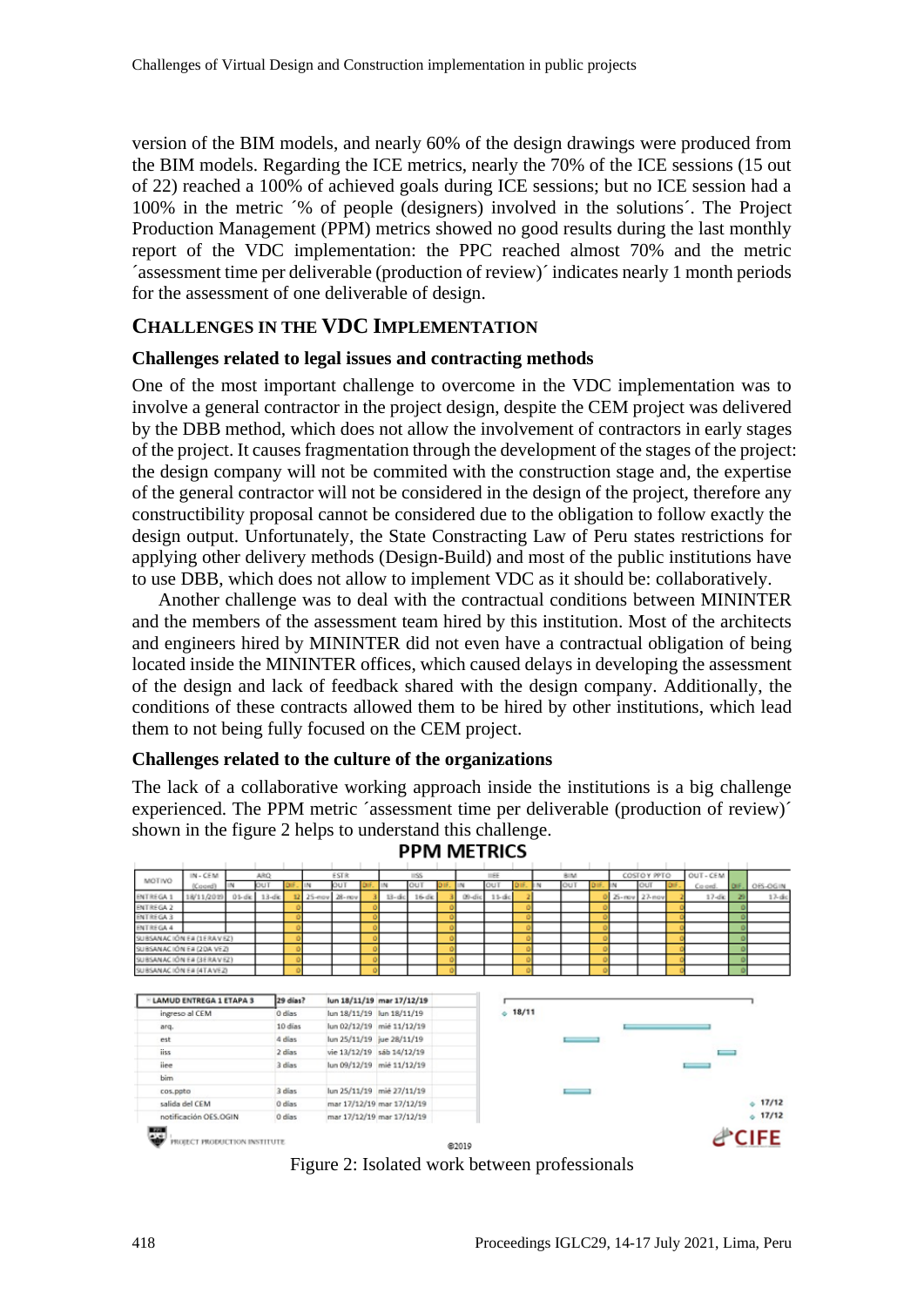Despite that the team members of MININTER can assess the design output all together concurrently, each architect and engineer took their time without any order and these activities were developed almost sequencially, as its shown in the Figure 2. This causes delays on providing feedback to the design company about the design output, and promotes no-concurrent work between stakeholders, which is inherently embedded in the culture of the organitzations involved in Peruvian public projects.

Another challenge was the lack of knowledge of the internal procedures and current status of MININTER, which lead us to produce process maps with almost all the departments of MININTER as its managerial documents did not show the information flow between the departments inside this institution. This situation caused that during the development of the CEM project, information and documents were lost as a result of no clear path to follow or workers with no idea of what to do with the documentation delivered. In addition, it caused delays in processing documentation and uncertainty regarding the current status of the project.

#### **Challenges related to the people**

The ICE metric  $\frac{1}{2}$  of people (designers) involved in the solutions shown in figure 3 represents the lack of commitment of the designers (hired by the design company) to develop proper solutions to the technical issues addressed during the ICE sessions as no ICE session was fully attended by the designers. This situation caused that the solutions stated by the assistants of the ICE sessions could be changed later, as at least one discipline was not involved in that solution. In this context, the main challenge is to form a design team of committed people, that understand the project´s objectives and the relevance of their participation in the implementation of VDC.



### **ICE SESSIONS METRICS**

#### Figure 3: People involved on the solutions of the problems throughout ICE sessions

Also, the lack of VDC capabilities and misconception of this method from the team members of MININTER and from the design company affected negatively the project. The team members of the design company argued that they believed that BIM was a 3D model that can produce the drawings "rapidly" without any additional effort. In this context, the main challenge is to capacitate the team members of the public institution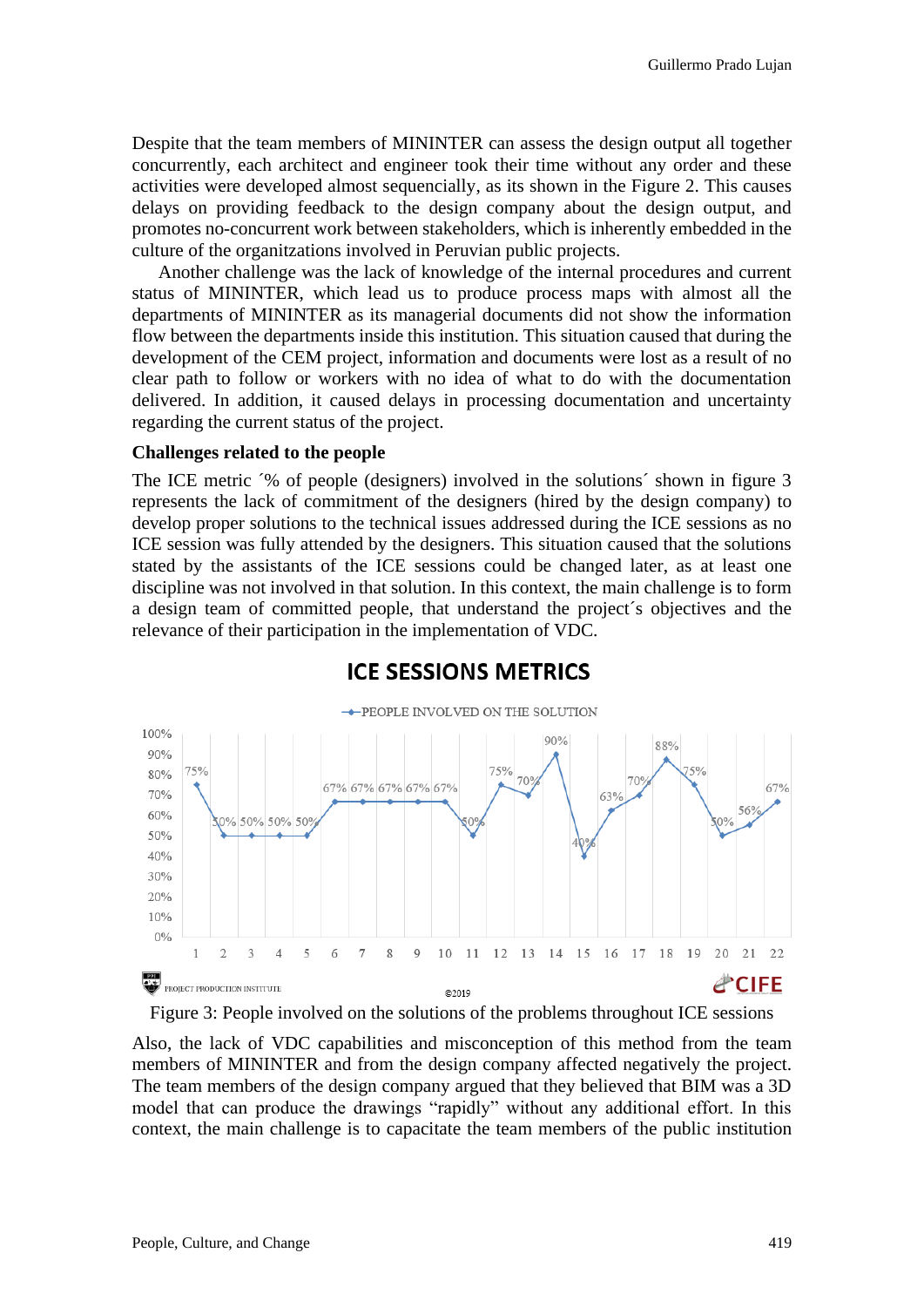and require trained professionals in the project teams of the private providers, which has to be explicitly stated in the requirement documents during the bidding stage of the project.

### **DISCUSSION**

The types of challenges defined in Table 1 provided criteria for organizing the data collected during the monthly reports (metrics) of the VDC implementation in order to use it for explaining the challenges found during this VDC experience. Despite that the metrics showed in this VDC experience were mainly focused on the design assessment process, the understanding of these metrics is believed to be benefitial for continuous improvement (Belsvik et al., 2019), as they gave insights about the limitations and challenges for implementing VDC inside MININTER.

The challenges related to legal issues and contracting methods (DBB) are clearly affecting the outcomes of the project and the origin of these challenges is the legal framework used in most Peruvian public projects. The State Contracting Law of Peru promotes fragmentation and states restrictions for using collaborative delivery methods that would be beneficial for these projects. In this context, this legal framework seems to be an uncontrollable factor for the project managers of Peruvian public institutions; therefore, there is no production metric to use in order to track the possible outcomes of the project. This lack of control happens when Peruvian public institutions contract: design providers, general contractors, and professionals (architects and engineers); which leads us to an uncertain situation regarding the impossibility to control it unless there is a structural change in the legal framework mentioned. Unfortunately, this is the most common contracting method (DBB) for infrastructure projects in Peru.

The challenges related to the culture of the organizations show that there is no worry about the current status of the projects of the Peruvian public institutions and the lack of a collaborative working approach between the team members of the stakeholders involved in the project. Also, this no-collaborative culture makes that public managers take the least risky and easiest decisions, and there is no concern for planning long-term goals. This situation might explain the reason for no developing managerial documents to understand the information flow and continuously waste time searching for the next step of one single repetitive internal process, nor making structural changes in the public institutions in order to be more efficient.

The challenges related to the people reveal no commitment of the people involved in the projects, which leads to delays in the project and other drawbacks too. This challenge has been studied previously, as all the team members of the project are required to be committed to the accomplishment of the objectives stated (Rischmoller et al., 2018) in the VDC implementation. Also, a central aspect to the VDC implementation has been to fully commit to those who want to change (Fosse et al., 2017), so to overcome this challenge a new team that believes in this approach may be established in order to implement VDC collaboratively. Regarding the misconception of the concepts related to VDC and BIM, the effort needed to work with BIM models properly had been underestimated by the design company and its use was not well planned, which introduced inefficiencies in their use (Mandujano et al., 2015). In this situation, is necessary to implement capacitation plans and capabilities assessment for the people involved in the project in order to reach its objectives.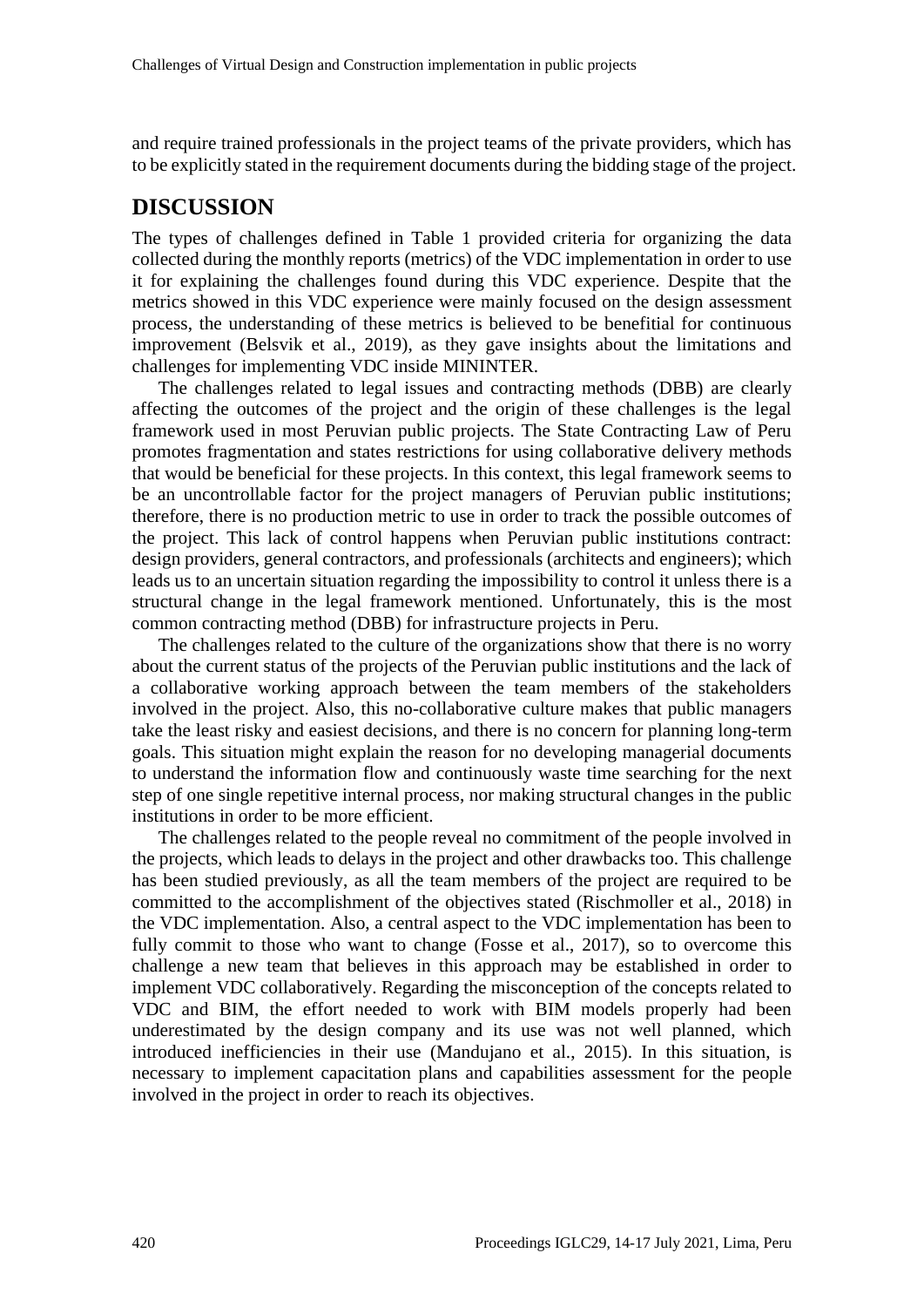# **CONCLUSIONS**

The VDC implementation experience in MININTER provided insights into the type of challenges that need to be overcome in order to accomplish the objective of the project. The types of challenges are related: the legal framework applied in this kind of project generates fragmentation throughout the development of the project and between the parties involved in it. The parties involved in the project lack collaboration, partially due to the legal framework and the inherent resistant-to-change culture of the Peruvian AEC industry, which generates a lack of commitment between the people involved in the project and misunderstanding of the concepts and implications of VDC. The metrics, an essential component of VDC, showed crucial information related to the production of the project, which provides a better understanding of the VDC implementation challenges presented in this research.

The outcomes of this study can be used to represent a wider and generalized problem of the Peruvian public institutions as the legal framework applied is the most commonly used in this kind of project. The implementation of VDC makes transparent inherent problems related to the management of Peruvian public projects, as the production metrics provide data to control times and demonstrate that the implementation of VDC has to overcome several challenges, not only in the project and people level, but in the organizational and legal framework level too. Moreover, the problems presented in this study are hidden in the Peruvian public institutions, or maybe the public managers ignore their existence, but by implementing VDC they can be displayed in order to propose countermeasures against these problems.

Regardless of all the challenges stated in this paper, the enhancement of the AEC industry through VDC is imminent. In consequence, the public institutions should start with the development of a capability assessment and find an implementation plan that enables collaborative implementation of VDC in order to reach their respective goals.

# **ACKNOWLEDGMENTS**

The author thanks the participants of the third VDC Certificate Program in Lima and the members of MININTER, whom helped him to understand the VDC challenges presented.

### **REFERENCES**

- Arnao Rondán, R. (2011). La eficiencia en la gestión pública: "El caso de la gestión de inversión pública local en el Perú" [The efficiency in the public management: "The case study of local public investment in Peru"]. Lima: Serie de investigaciones 6: Universidad Católica Sedes Sapientae. [In Spanish].
- Azhar, S., Hein, M., & Sketo, B. (2008). *Building Information Modeling (BIM): Benefits , Risks and Challenges*. Proc., 44th Associated Schools of Construction National Conference, Auburn, AL.
- Belsvik, M.R., Lædre, O., and Hjelseth E. (2019). "Metrics In VDC Projects." In: *Proc. 27th Annual Conference of the International Group for Lean Construction (IGLC), Pasquire C. and Hamzeh F.R. (ed.)*, Dublin, Ireland, pp. 1129-1140. DOI: https://doi.org/10.24928/2019/0167. Available at: [IGLC.net.](https://www.iglc.net/)
- Chan, C. T. W. (2014). Barriers of Implementing BIM in Construction Industry from the Designers' Perspective: A Hong Kong Experience. *ISSN Journal of System and Management Sciences Journal of System and Management Sciences*, *4*(2), 1816–6075.